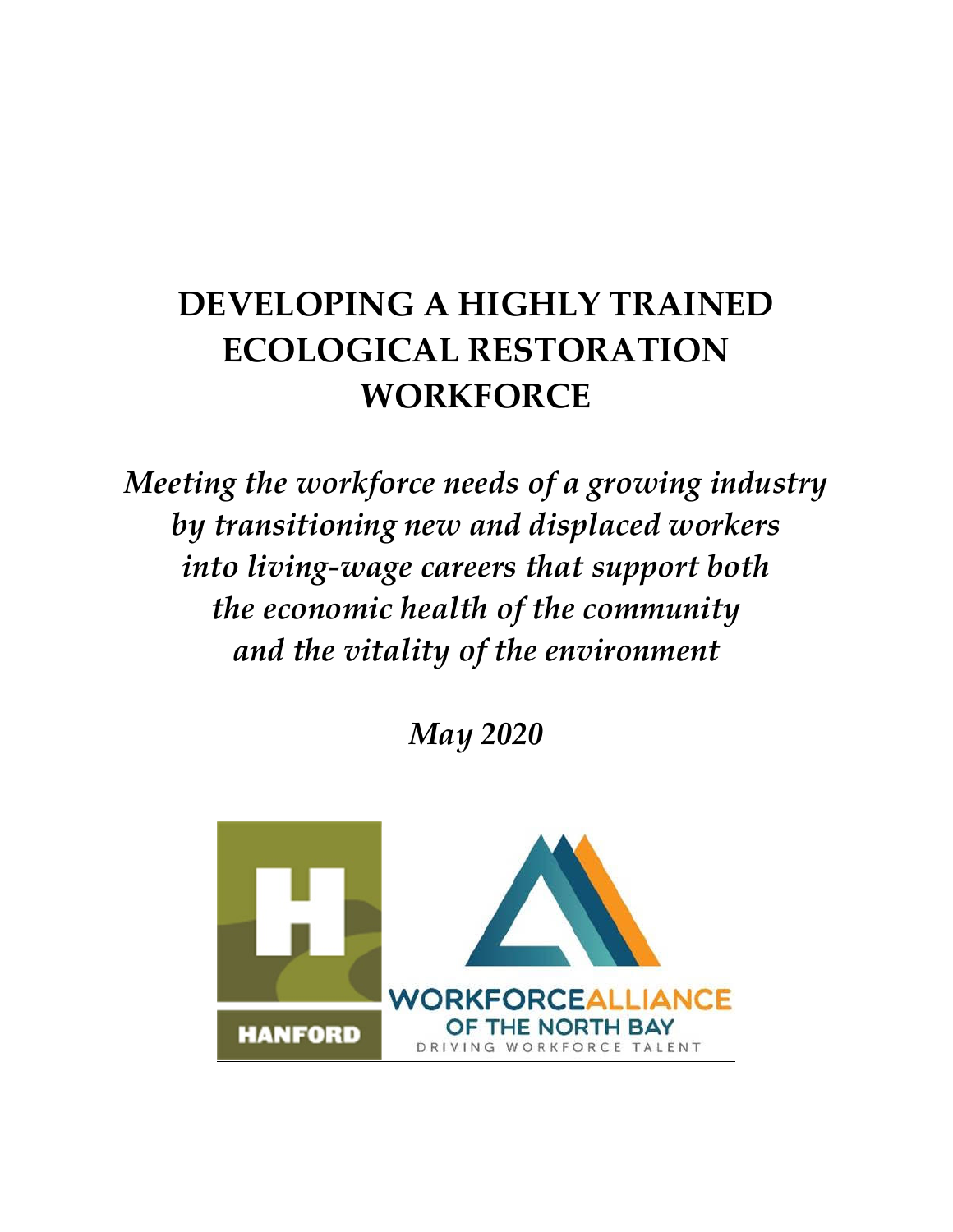This document provides a framework and steps needed to roll out an ecological restoration training program and restoration industry recognized qualifications certificate.

# **A. Overview**

Ecosystem service and mitigation projects for public works infrastructure are increasing in size and complexity as the demand for impactful restoration and resource protection grows. Since 2014, California voters have approved over \$11.5 billion in public funding for projects to protect and restore water quality, ecosystems, and public lands. Although public support and dedicated funding represent enormous opportunities for the restoration industry, several challenges lay ahead for the field of ecological restoration. Chief among them is a shortage in workers with the understanding and skills to work effectively on ecologically sensitive projects. This represents an enormous strategic opportunity for the ecological restoration industry to highlight its economic impact, elevate itself and position the industry for the future.

The shortage of trade workers with the requisite training in permitting, endangered species identification, and working in sensitive environments is threatening the long-term viability of the industry at a time when it is on the cusp of exponential growth. There are more projects in the pipeline than there are environmentally trained workers to do them. Restoration projects have been deemed "essential" under the Shelter-in-Place (SIP) orders, continuing to provide jobs at a time when other businesses have been required to close. Furthermore, with the mass displacement of workers created by SIP orders, the industry potentially has an opportunity to tap into many new workers needing new jobs, and the training certificate will assist displaced workers differentiate themselves in what will be a very competitive labor market.

The focus of the training program will be the trade workers "on the ground." While existing training programs focus primarily on professional staff, it is at the ground level where the impacts to resources occur and where the regulatory requirements are implemented. Educating trade workers about the purposes of restoration, the conditions within which they will be working, the types of permits that may be encountered, and the reasons why the regulations must be adhered to is critical to the success of the project. These basics carry across all restoration types and give the trade workers an understanding of why the regulations matter and respect for the need for adherence to restrictions.

If industry leaders work with education and workforce development partners to establish training standards and a training model with a standardized curriculum including milestones and an industry-recognized certificate, this could serve to advance the industry on a number of fronts:

- Assisting businesses in accessing more skilled workers to meet the demands of ecological restoration projects,
- Moving more job seekers into these occupations which provide excellent wages and benefits,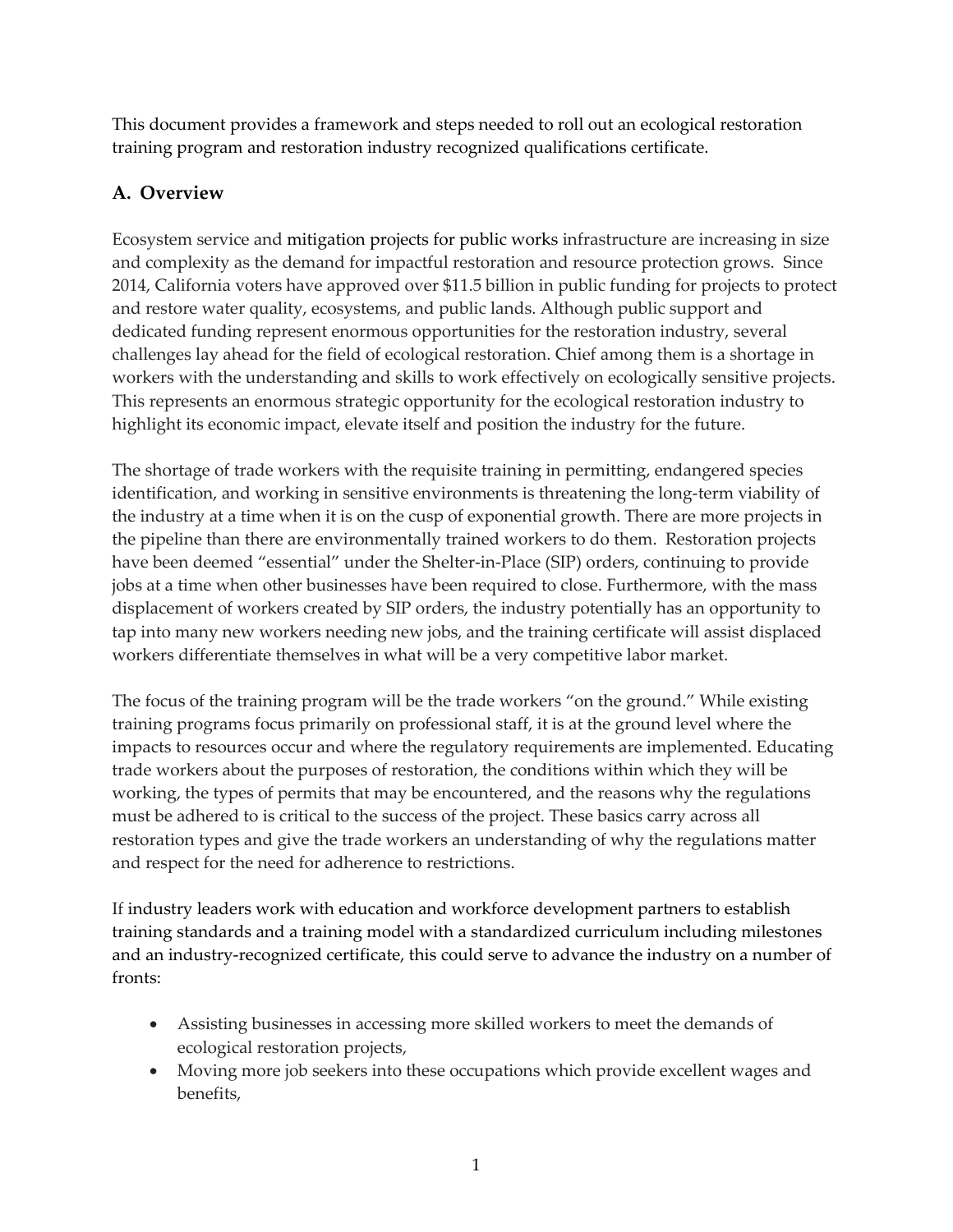- Increasing the success of restoration projects which benefit the community at large,
- Enabling reduction in the regulatory burden on restoration projects, thereby lowering their cost and speeding their completion,
- Positioning the industry as a source of jobs for those lower-skilled members of the workforce who have suffered permanent job loss due to COVID-19, and
- Creating an electorate who sees funding restoration projects as funding job creation.

For more detailed discussion, please review "**The Case for a More Highly Trained Ecological Restoration Workforce March 2020.**"

### **B. Creating a Restoration Industry Sector Partnership**

NEXT GEN SECTOR PARTNERSHIPS are partnerships of companies from the same industry in a shared labor market region, that work with education, workforce development, economic development and community organizations to tackle common needs of the targeted industry. Sector partnerships act as a vehicle for harnessing the power of industry in a regional economy in order to accurately inform the education and training offerings to that economy's workers, jobseekers and students.

The agenda of a Next Gen Sector Partnership is defined by business leaders and focused on issues that no single company could address on their own but that impact the overall success of the industry. More details on this model can be found at this [link](https://static1.squarespace.com/static/57ebae4d5016e1191947196b/t/5e45b8c0002e8a3e5fc025db/1581627590483/Training+Manual_2020.pdf).

It is our goal to support the establishment of a Sector Partnership whose agenda is driven entirely by business leaders within the Ecological Restoration Industry, who will define the priorities they want to tackle together based on the unique needs of the restoration industry. In Next Gen partnerships, business leaders personally champion priorities and lead action teams that drive results. Public partners play a supportive role, bringing resources to meet the Partnerships goals, but they stay in the back seat while business drives. They are supported by a broad-based team of public partners made up of education, workforce development and economic development leaders who collaborate to support the partnership and use the partnership as the go-to, shared table to respond to industry's needs.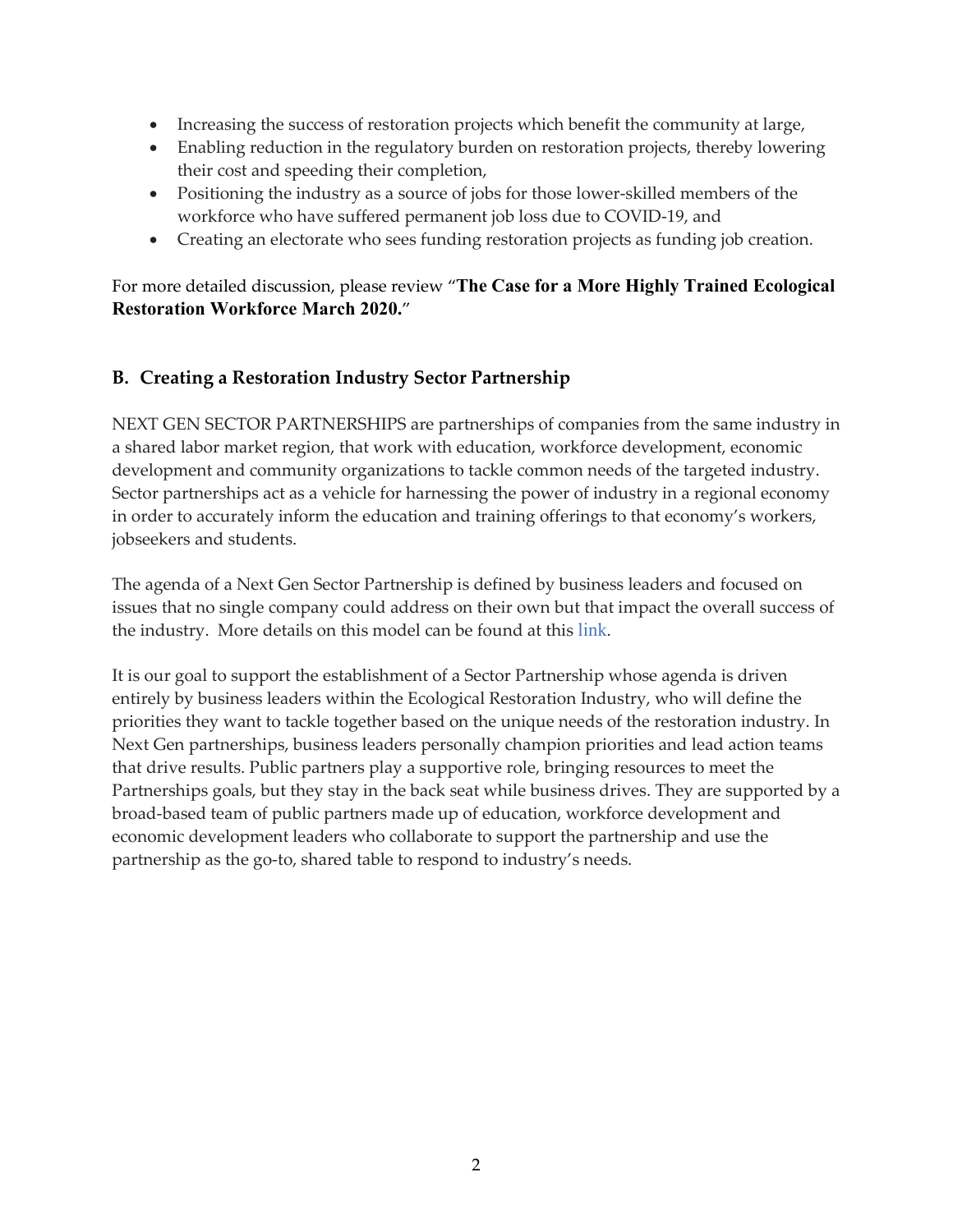

#### **Key stakeholders:**

**A critical mass of business leaders** from the Ecological Restoration industry who drive the discussion, set the agenda and identify common priorities for action. These business leaders are ideally decision makers in their businesses, have a passion for their industry, see opportunities for businesses to collaborate, and believe that the success of their business is related to the success of their community.

**Other employers of restoration workers** While contractors will be the primary drivers of this initiative, we recognize that the group of employers who could benefit from a restoration training certification is widespread. The breadth of interested organizations encompasses an array of public, private, and non-profit entities who have in their portfolio land management duties, including Land Trusts, non-profit conservation organizations, water agencies, park systems, utility districts, open space districts, and local governments.

**Workforce system partners** such as Workforce Development Boards, curriculum development experts, education providers including career technical education, community colleges and four-year institutions, apprenticeship programs and economic development organizations. The role of workforce system partners is to bring their expertise, knowledge of funding sources, program development and other capabilities in support of meeting the priorities and goals identified by the business leaders.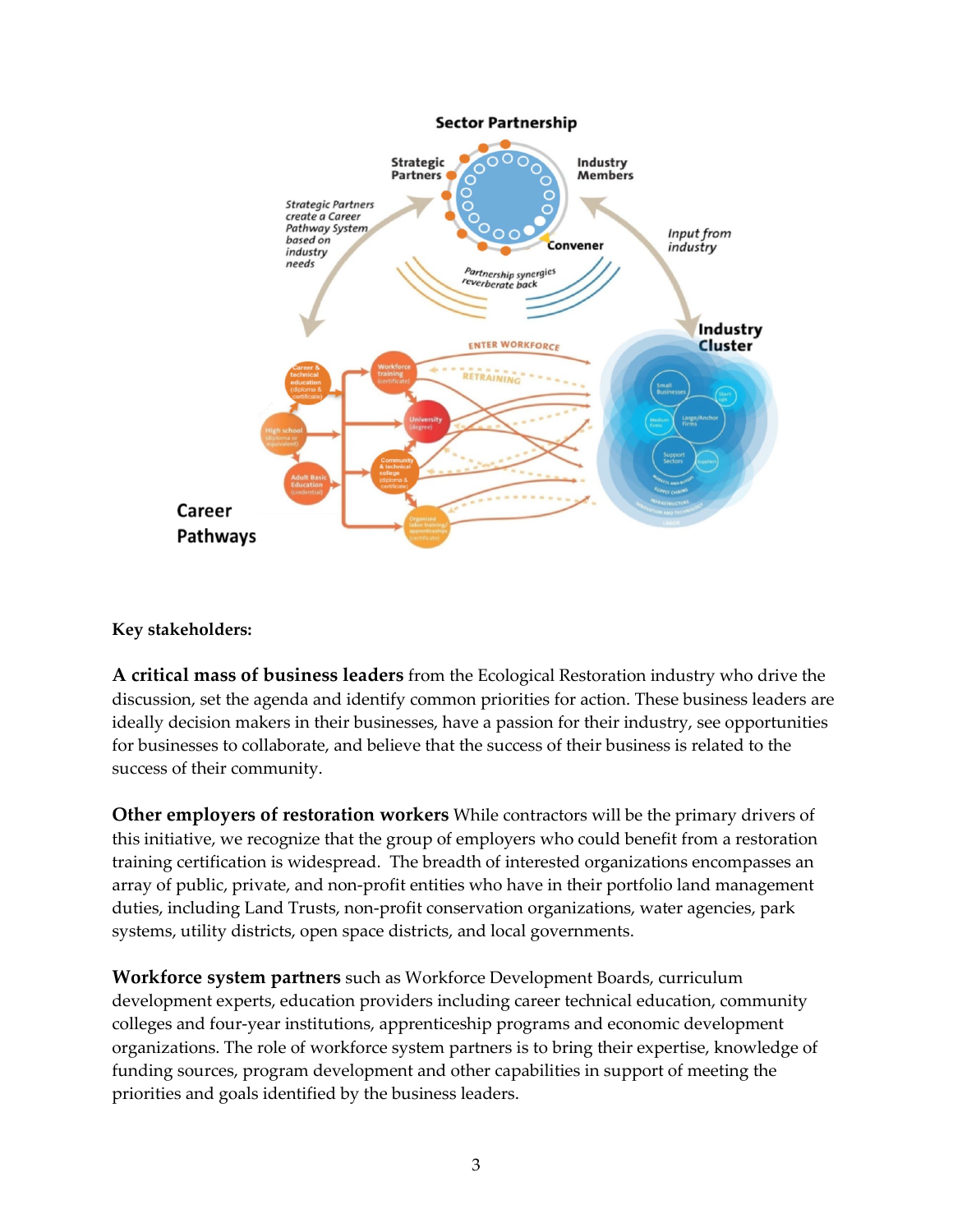**An active convener** which serves as a neutral, third party providing the backbone support to the partnership. For the ecological restoration workforce project, this convener is currently the Workforce Alliance of the North Bay, the Workforce Development Board serving Marin, Napa, Lake and Mendocino Counties. The convener plays a critical role in coordinating meetings, recruiting business leaders and public partners to contribute to the partnership, communicating regularly, and facilitating meetings to keep the partnership focused and on-track.

**Other supporting partners** include those who are technical curriculum development experts, who can identify the core competencies that must be developed through the training curriculum and confirmed by the certification process; permitting agencies and legislators who can help develop the curriculum and build support for the training certificate; and amplifiers including industry associations like the Society for Ecological Restoration, the Ecological Restoration Business Association, and the Salmonid Restoration Federation, who can raise awareness among employers and help build a pipeline of potential trainees.

### **C. Work Plan**

The Work Plan outlined below is guided by the Next Gen Sector Partnership model.



## **Lifecycle of the Sector Partnership**

## **I. Build a Regional Sector Support Team and Define the Scope of the Industry Focus**:

This step involves identifying the core partners, convener, and network of supporters. Core partners are the team that will be directly responsible for launching and supporting the sector partnership. This team will be responsible for brokering relationships with businesses and bringing them to the table. They are also responsible for identifying partners from the broader network of supporters that can help to implement the industry's priorities. This team also decides what organization is best positioned to serve as the convener.

Current status: Hanford ARC and WANB are the current core members of the team, with Hanford serving as the industry leader and the WANB serving as the convener. The industry priority, the need for a workforce that is trained to work in ecologically sensitive areas, has been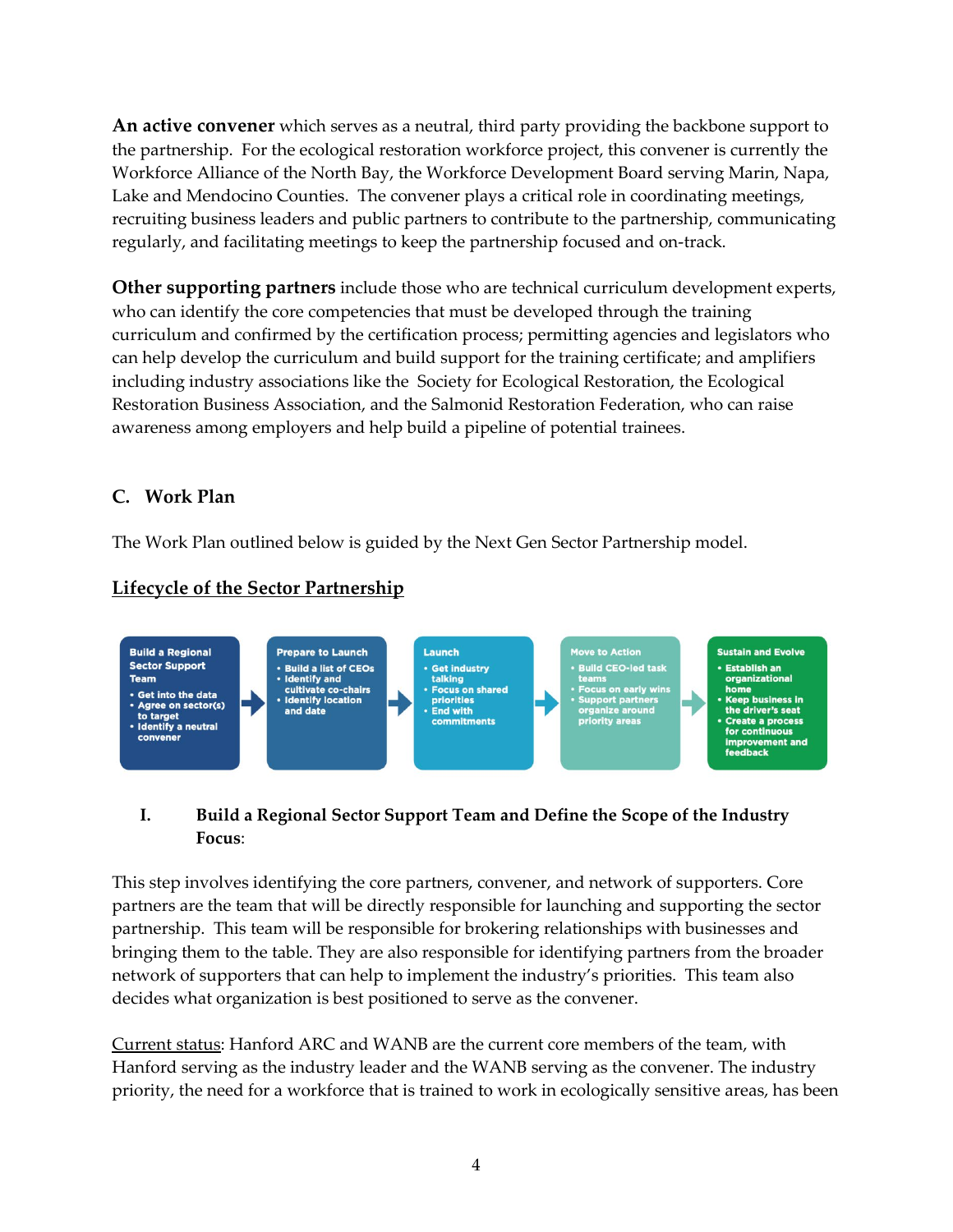identified by Hanford, and vetted with a number of other industry leaders as well as regulators. A number of other potential partners have already been identified including Ecological Restoration Business Association, Society for Ecological Restoration and the Santa Clara Valley Water District.

Possible next steps:

- Identify who else should be part of the core team (ERBA, SER, SCVWD, community college who can potentially offer the training, etc)
- Are we missing any core partners that we need to approach?
- Need more data on the industry need identify occupations in question, projected growth, number of positions needed, size of the industry, etc.

# **II. Prepare to Launch:**

This step involves preparing for the initial meeting of industry leaders. The goal is to have senior decision makers who represent the diversity of the industry in terms of sub-specialties, company size, demographics of the business leaders, etc. Ideally 10-20 industry leaders should attend. 1-3 businesses/organizations that have credibility within the industry and can devote the time should sign the invitation letter as the "chairs" of the event.

Current status: The launch event was initially planned for the SerCal conference which was canceled due to the COVID-19 pandemic, as have the other industry-related conferences that could have been forums for the launch. Given the changing landscape of the industry, discussion is needed to determine if the launch should happen virtually or not until everyone can meet in person.

## Possible next steps:

- Determine if launch event will be in person or virtual.
- Confirm date, time and location.
- Are there one of two other business leaders willing to co-chair with Hanford?
- Create list of invitees
- Send out invitation at least a month in advance and conduct appropriate follow up
- Identify facilitator for the meeting
- Develop agenda for the meeting and plan for the flow of the event.
- Have industry data available to share at the event, to add value for attendees
- Think about when a list of curriculum topics should be shared at the launch? Or not until after industry affirms that the training is needed?

# **III. Launch:**

This first meeting will determine if business leaders see a reason to commit to a next step. The launch meeting should be designed for business leaders to identify opportunities for the sector to grow (which we think will be through a more skilled workforce), develop a set of shared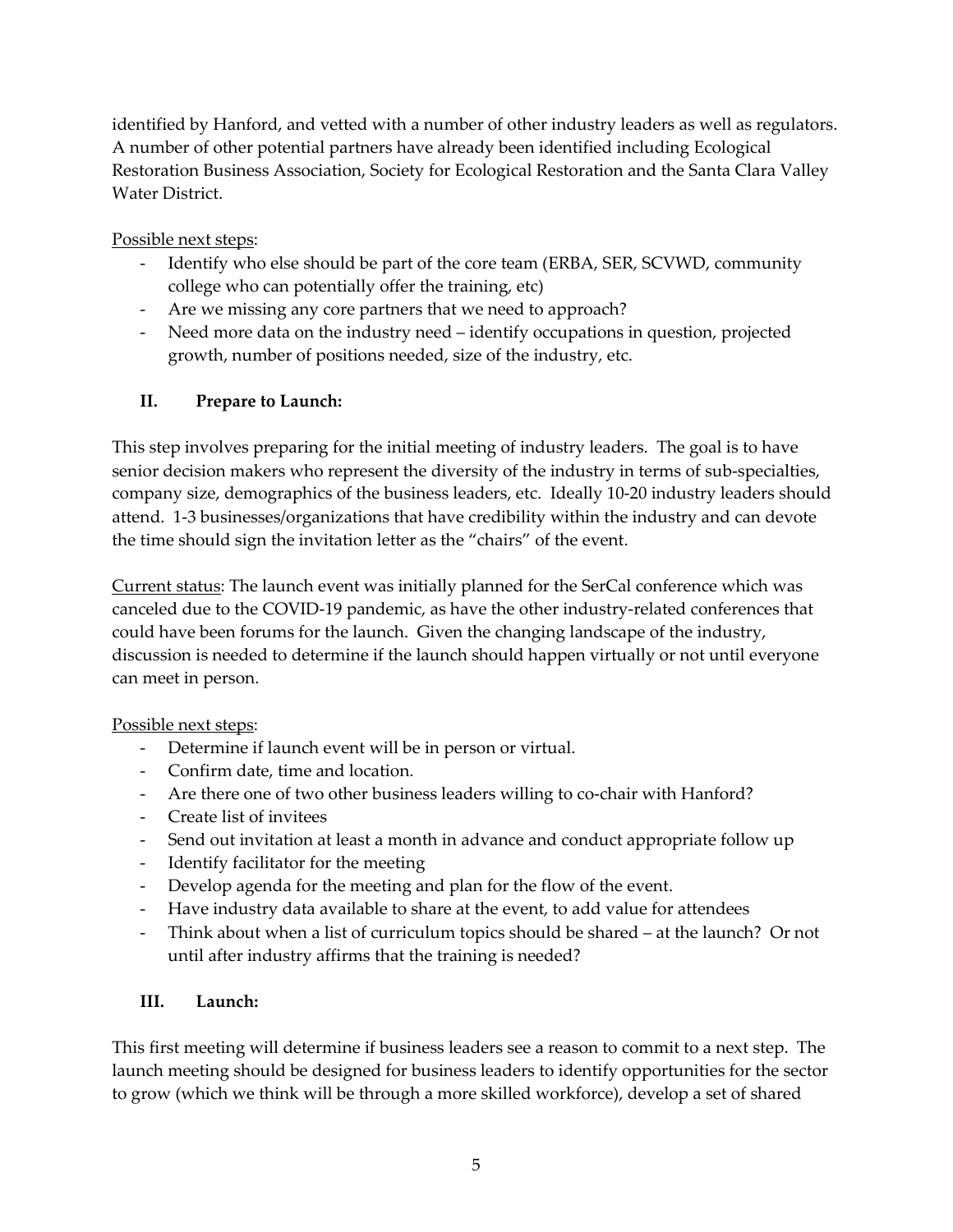priorities, and commit to specific next steps after the meeting. It is essential that by the end of the meeting, there is a shared product (priority opportunities, requirements, and champions) that is the business leaders'- and not anyone else's - agenda. To this end, it is best if community partners are good listeners during this meeting, giving business champions the opportunity to be heard.

Possible next steps:

- Everyone leaves the launch meeting with an agreed to list of priorities and a clear understanding of next steps
- Identify business champions willing to take an active role in transforming ideas into action
- Set date for next full partnership meeting (quarterly?)

### **IV. Moving to Action and Beyond**

The opportunities and priorities identified during the launch meeting will be the starting place for the action plan and developing a strategy that lays out a clear set of goals, actions, and outcomes. Action teams should be formed around different priorities. The convener may need to follow up with business champions who volunteered for each priority area.

If business leaders agree that a more skilled workforce and an industry recognized certificate are needed, action steps will evolve to move toward achieving those goals. Possible next steps include developing a list of training topics and the curriculum, determining the format through which the training will be offered, identifying the training provider, industry endorsement of the curriculum, etc.

If business leaders find value from working together, this sector partnership will naturally evolve. For example, if a training is successfully launched, the group may next focus on regulation reduction. Ideally, the long-term impacts would include the following:

- *Companies* recognize the sector partnership as a place to address big opportunities for shared competitiveness, a single table at which to work with public entities, and an opportunity to share costs related to needed solutions;
- *Educators* recognize the sector partnership as a venue for faster understanding of changing industry needs and a vehicle to build industry-driven career pathway systems;
- *Workforce developers* recognize the sector partnership as a way to strategically focus time and resources toward high-impact solutions for industry and workers, a wholesale (vs. retail) approach to serving businesses, and a way to create highly customized and therefore highly accurate training solutions for businesses;
- *Economic developers* recognize the sector partnership as a place for focused work with key industries, a meaningful venue for working with education and workforce development, and a tool to understand the strengths and opportunities of driving industry sectors.